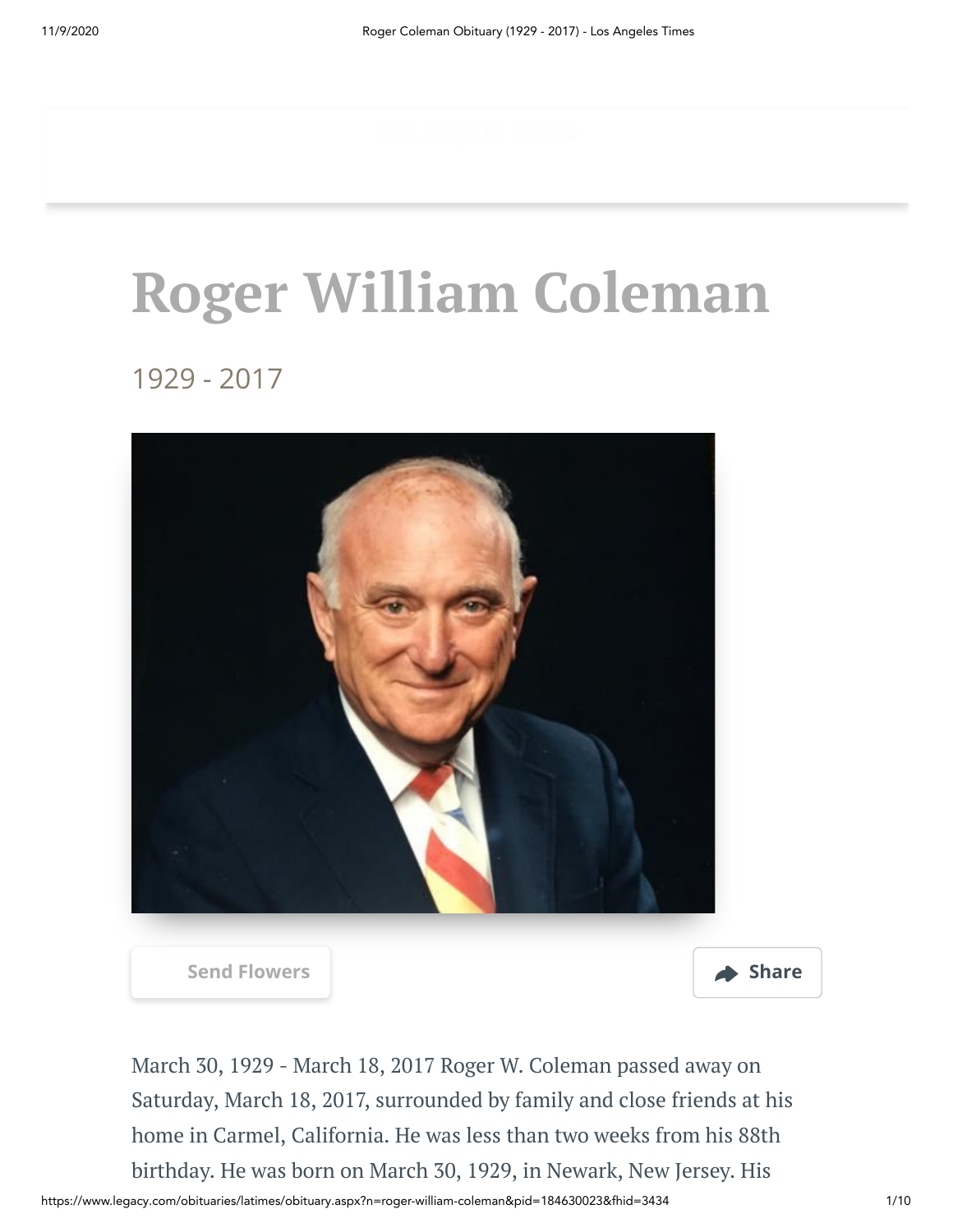parents were Bernard Simpson Coleman and Evelyn Bornstein Coleman. Roger was an excellent student, athlete and musician in his early life, and went on to a long career in business that spanned more than four decades. Roger considered one of his greatest achievements to be the rank of Eagle Scout that he attained at a young age. His dedication to the tenets of the Boy Scouts philosophy would shape his outlook for the rest of his life. He attended the University of Colorado, where he excelled as a member of the ski team. Faced with a choice of whether to become a professional skier or to continue his education, Roger chose the latter, studying theater arts at UCLA, where he graduated with a bachelor of science degree in 1950. That same year, Roger joined a division of S.E. Rykoff & Co., an institutional wholesale grocer in Los Angeles founded by Saul E. Rykoff in 1911. He steadily took on more responsibilities, moving up to the parent company in 1957 to work in the purchasing department and rising to general manager in 1963. Four years later, upon the death of Saul E. Rykoff, Roger became president. Under his leadership, the company grew steadily and went public, becoming the largest wholesale foodservice provider in the western United States. Roger had bigger business ambitions, and in 1983 he spearheaded the acquisition of John Sexton & Company in Chicago, doubling Rykoff's size overnight and expanding its geographic reach. A program of acquisitions, which started in the 1970s, continued and by the time he retired in 1992, after 25 years at the helm, annual revenue had expanded to more than \$1 billion. After a series of mergers, the company became part of what is known today as US Foods. In retirement Roger began spending more time in Carmel, where he pursued his passion for golf with the zest that he approached his career, and where he lived the rest of his life. In Carmel he became a wellknown, active member of the local community and was involved in many philanthropic activities. Roger served on the boards of the Monterey Symphony and Monterey County Animal Services. At the time of his death, he was active on the boards of Beacon House, a nonprofit drug and alcohol treatment center in Pacific Grove, California, and the Panetta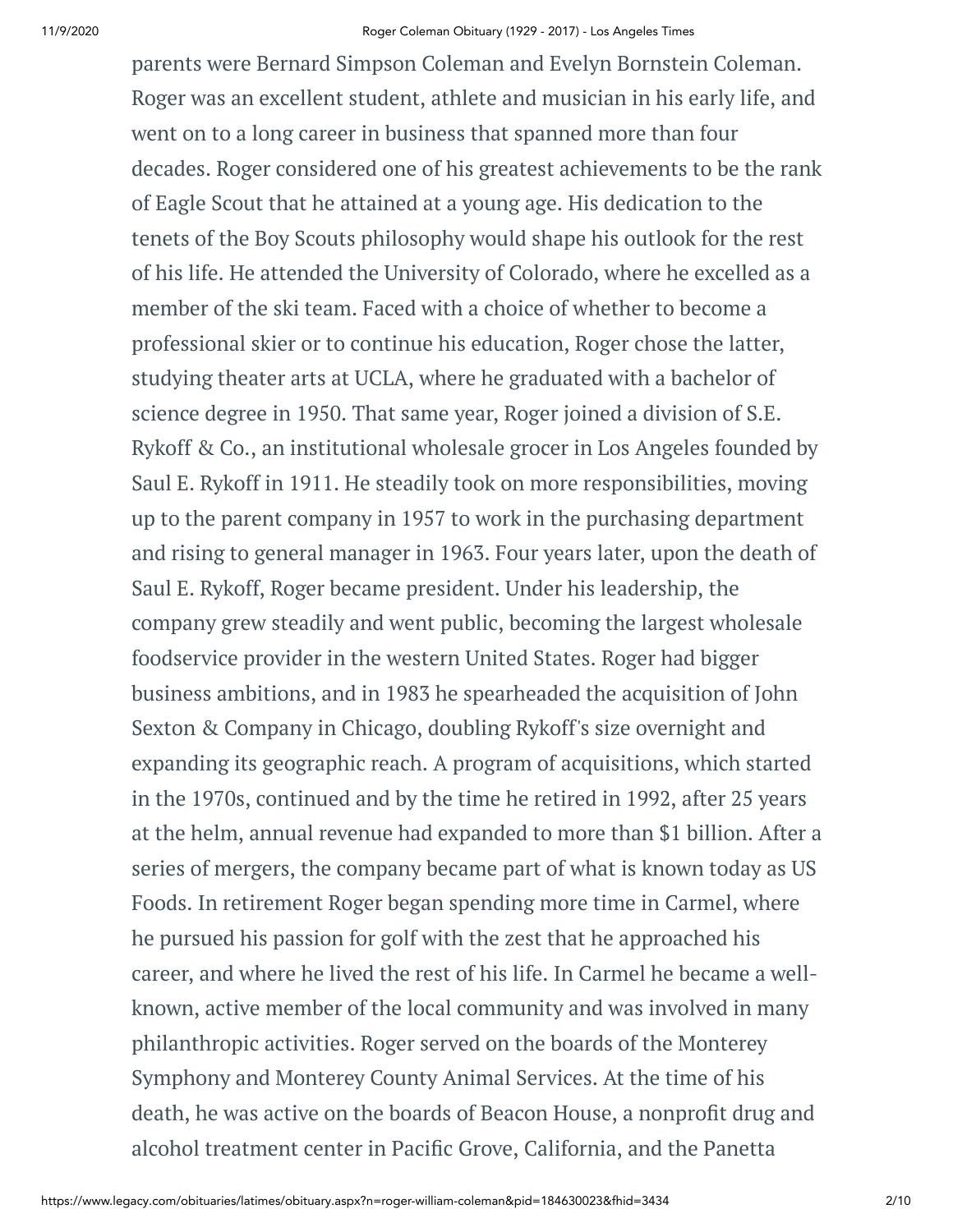Institute of Public Policy in Marina, California. During his career, he served as president of the United Institutional Distributors and the North American Foodservice Corporation, and he was a director of the National Institute for the Foodservice Industry. While in Los Angeles, he served on the board of the Los Angeles Convention Center and the Reiss-Davis Child Guidance Clinic, among many other civic organizations. Roger had four children with his first wife, Ruth Rykoff Coleman, whom he married in 1951. The marriage ended in divorce. He is survived by three of his children: William T. Coleman (Deborah Teltscher) of Los Angeles, Wendy C. Wood (David Petersen) of Greensboro, North Carolina, and Eric Roger Coleman (Yannick Lacroix Coleman) of London, England. He was preceded in death by his son Paul Rykoff Coleman of New York City. He is also survived by his five grandchildren: Rebecca Coleman, Joel Coleman, Courtney Wood, Marielle Coleman and Tristan Coleman. A second marriage, to Francesca Jones of the Netherlands, also ended in divorce. It is legend among those who knew him that Roger greeted every morning by saying "Oh Boy!" for yet another wonderful day. This sentiment has inspired those whom he helped to realize the power of the positive, something that Roger W. Coleman personified. It was Roger's request that memorials be directed to Beacon House and the Panetta Institute.

To Plant Memorial Trees in memory, please visit our **[Sympathy](https://sympathy.legacy.com/en-us/funeral-flowers/name/roger-coleman-funeral-flowers/p184630023/?affiliateId=91&pm=240) Store**.

Published in Los Angeles Times on Mar. 22, 2017.

**Coleman Pages** [See more records on Ancestry](https://adclick.g.doubleclick.net/pcs/click?xai=AKAOjst-Hr9tsCq6cPgsoltLOg0CTb_5caDiE2PlJ1FbpuuQ6mgdttDOAqOwYGnvK9Jgj-NE5WPP_HSUMvY-lSRDOvuTTWXj397_OW7jS40n_3A1e8_Mf1KHD8Z0dS6WGUfy2SHjFq21qzn7e_s21VYPifxrJkWC0GHaeqvl5XaaAWS4WhEZtZIEgeAX3ayI5Z28GpZ614Tm-edKQVhWwf5ugaMAxJeYBqV6mzZt_AP9WwiZjsfC4Tee0ZYTRy7pYKTwsGrmin6GN_NI4o6AbqxcIIF8sVqpx2iYknO-pUxeSC9KQh4T_qF4uw&sig=Cg0ArKJSzK7zqSIB9uOeEAE&urlfix=1&adurl=https://prf.hn/click/camref:1101l3yjc/adref:77841/destination:https://www.ancestry.com/cs/partner-records%3FflowId%3DpartnersBirth%26gsfn%3DRoger%26gsln%3DColeman)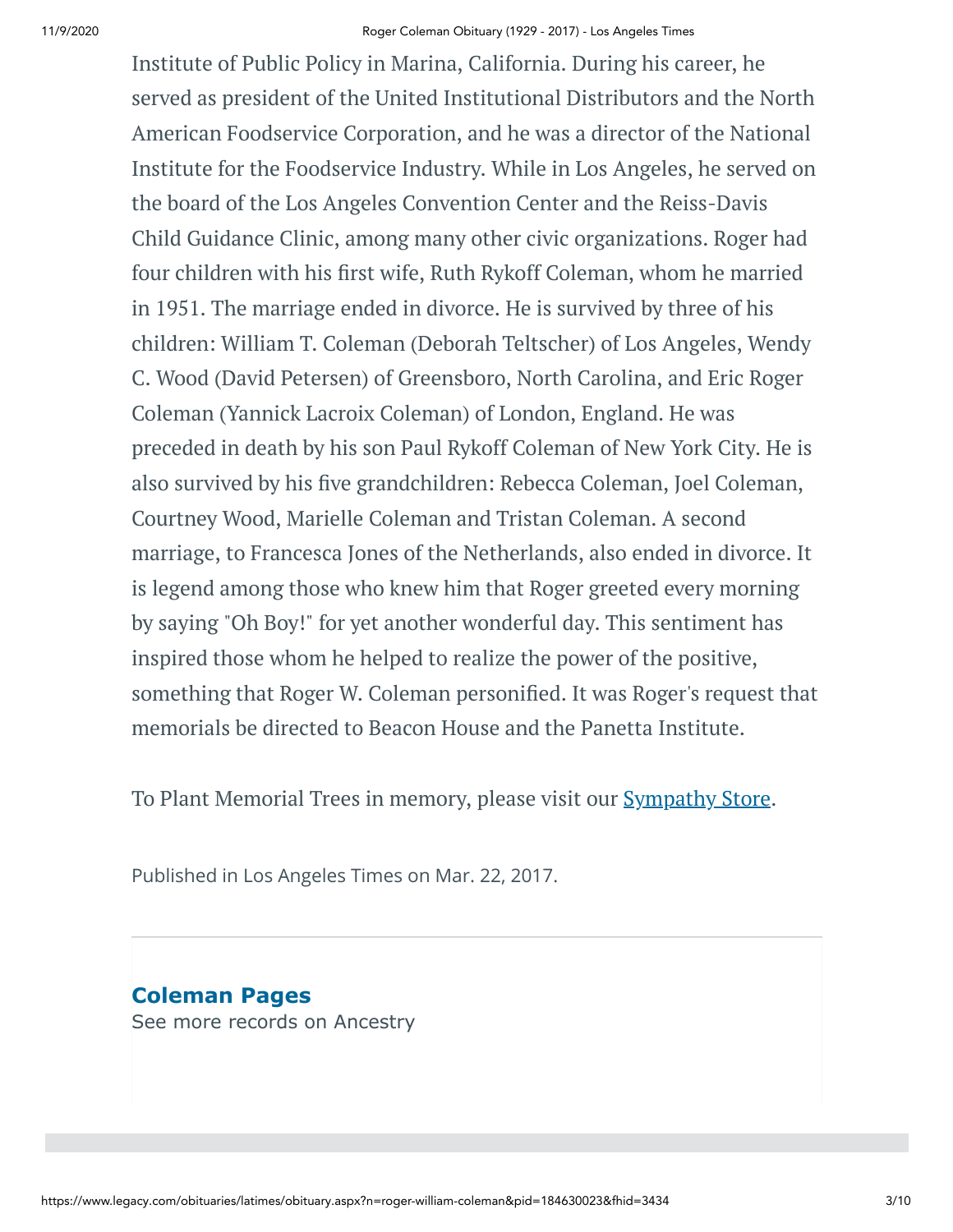## **MEMORIAL EVENTS**

No memorial events are currently scheduled. To offer your sympathy during this difficult time, you can now have memorial trees planted in a National Forest in memory of your loved one.

Funeral services provided by

Mission [Mortuary](https://missionmortuary.com/?utm_campaign=legacytraffic&utm_source=legacy&utm_medium=referral)

[450 Camino El Estero](https://maps.google.com/?q=450%20Camino%20El%20Estero%20Monterey,%20CA%2093940) Monterey, CA 93940

[\(831\) 204-1219](tel:8312041219)

**[Plant Memorial Trees](https://sympathy.legacy.com/en-us/funeral-flowers/name/roger-coleman-funeral-flowers/p184630023/?affiliateId=91&pm=271)**

# **MEMORIES & CO N DOLE N CES**

Guest Book sponsored by Mission Mortuary

What would you like to say about Roger?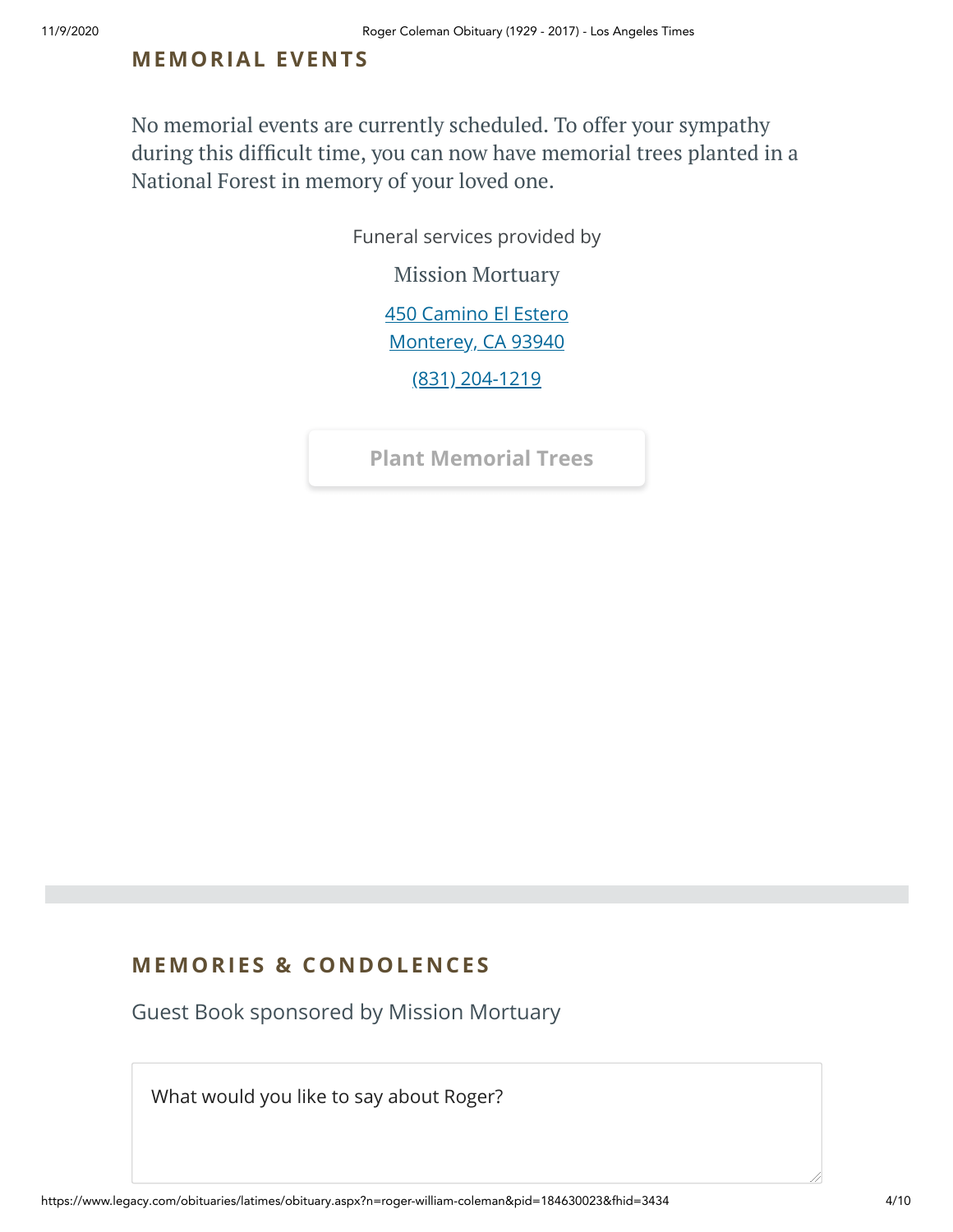Not sure what to say?  $\blacktriangleright$ 

Add a photo

Your Name

Your Email Address

Your Relationship

 $\boxdot$  Get email updates for this page

**Add Memory**

**[View Printed Guest Book](https://sympathy.legacy.com/en-us/printed-obituary-guestbook/gallery/?type=obituary&p=184630023&pn=roger-coleman&affiliateId=91&pm=69)**

[Posting Guidelines](https://www.legacy.com/guestbooks/posting-guidelines.aspx?n=Roger-Coleman&pid=184630023) | [FAQ](https://www.legacy.com/guestbooks/faq.aspx?n=Roger-Coleman&pid=184630023)

**12 entries**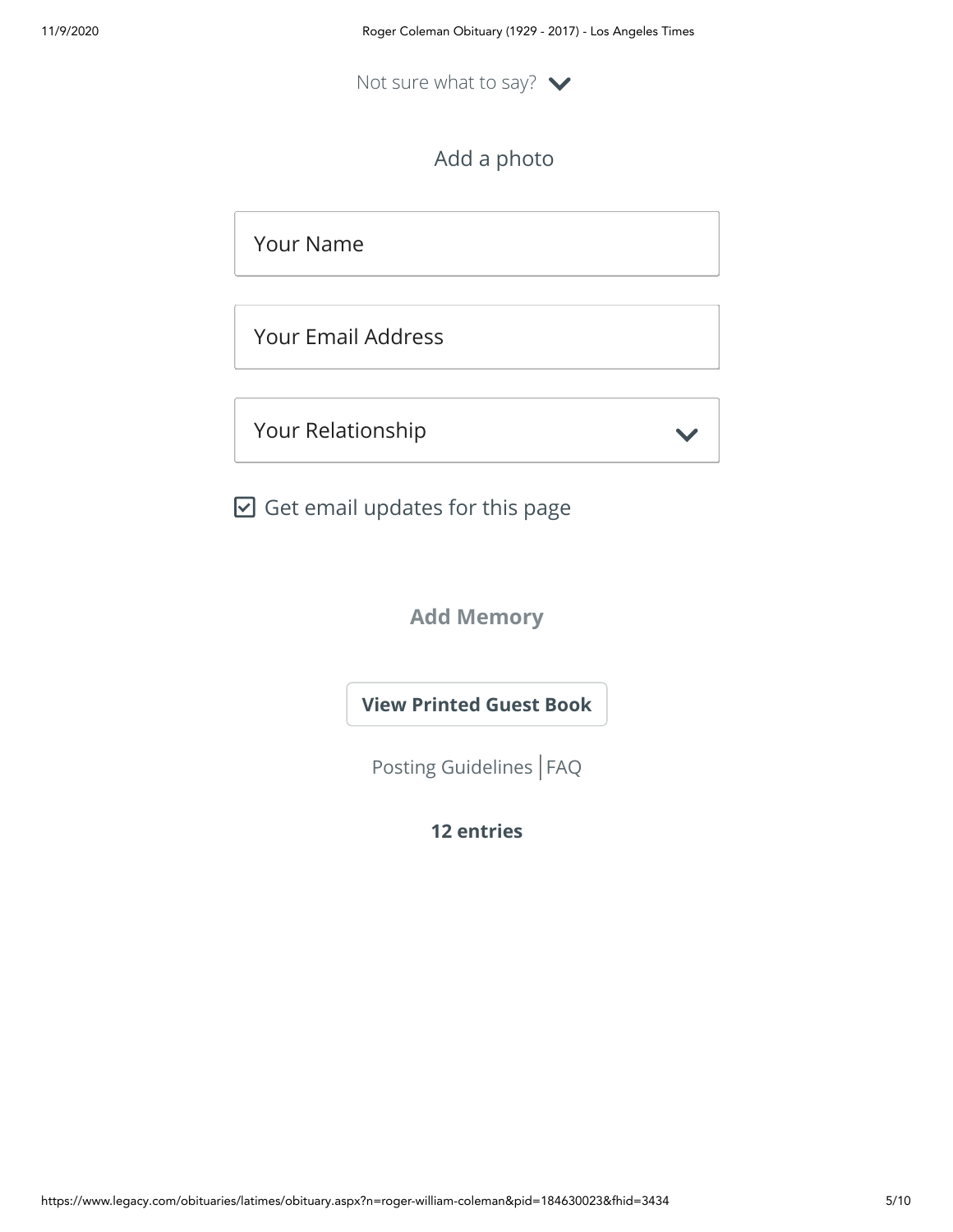# March 26, 2019

I worked for Rykoff from1969 to 1979. I was a low level functionary and Mr. Coleman and I mostly exchanged greetings on rare occasions. I did try to do a good job and when I finally left to relocate, I was surprised when called me into his office and made a very generous offer to try and keep me on board. I have never forgotten this and the gesture was greatly appreciated. Our brief interaction and his obituary are testaments to what a fine man he was. My sincere condolences to his family and close friends. - Bob Massey

# March 15, 2019

Thank you Roger for being such an understanding person. You cheered for the underdog as well as trying your best to give them the tools for great accomplishment. You rewarded success with personal messages. I will never forget the kindness and tools you gave me. Rest in Peace Roger you certainly earned it. Earl Soares

# October 15, 2017

"OH BOY" ROGER, GOD BLESS U FOR BEING THERE FOR ALL OF US! I WILL MISS OUR TIME PLAYING GOLF AT CYPRESS WITH YOU SO MUCH!! ALL THE BEST TO YOUR FAMILY I KNOW HOW MUCH THEY MEANT TOYOU.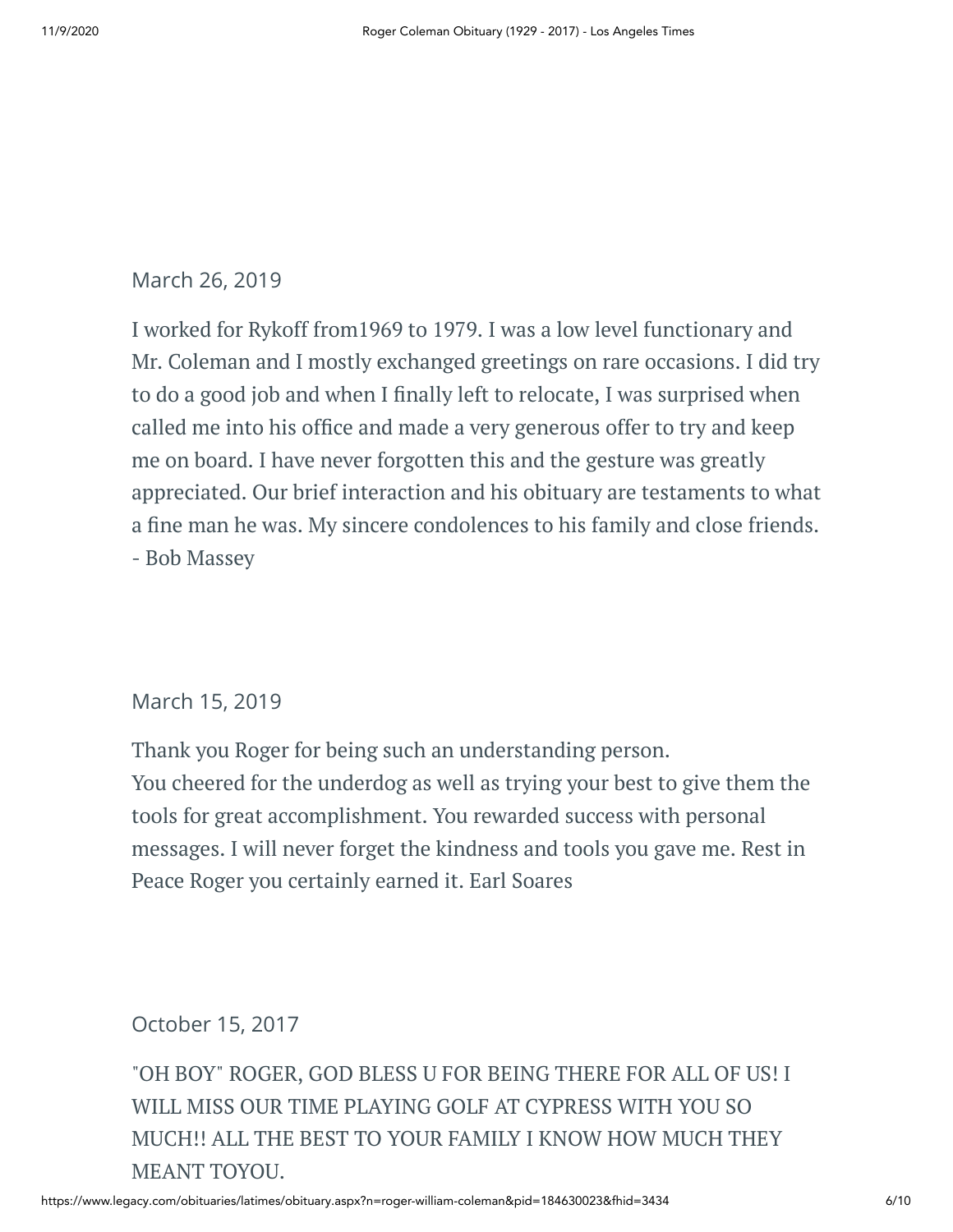#### **TERI MELANSON**

March 28, 2017

Roger was a great man with a big heart. He made a difference in the lives of many. Rest in peace Roger.

#### **Jim Iacobazzi**

March 26, 2017

I will always remember Roger, as a good man and always as a professional. No matter how busy, he always found time to ask about the family. Rest in peace, boss.

#### **Fred Botello**

March 23, 2017

#### **Joe Jansen**

#### March 23, 2017

Roger, you gave me the tools to grow with the company in my own way, but led me to challenge myself professionally. We also spent many late evenings chatting about life and family quietly in your office. They were non-working conversations that made me appreciate our friendship even more. Rest easy Roger, knowing you will long be remembered.

#### **Ed Candioty**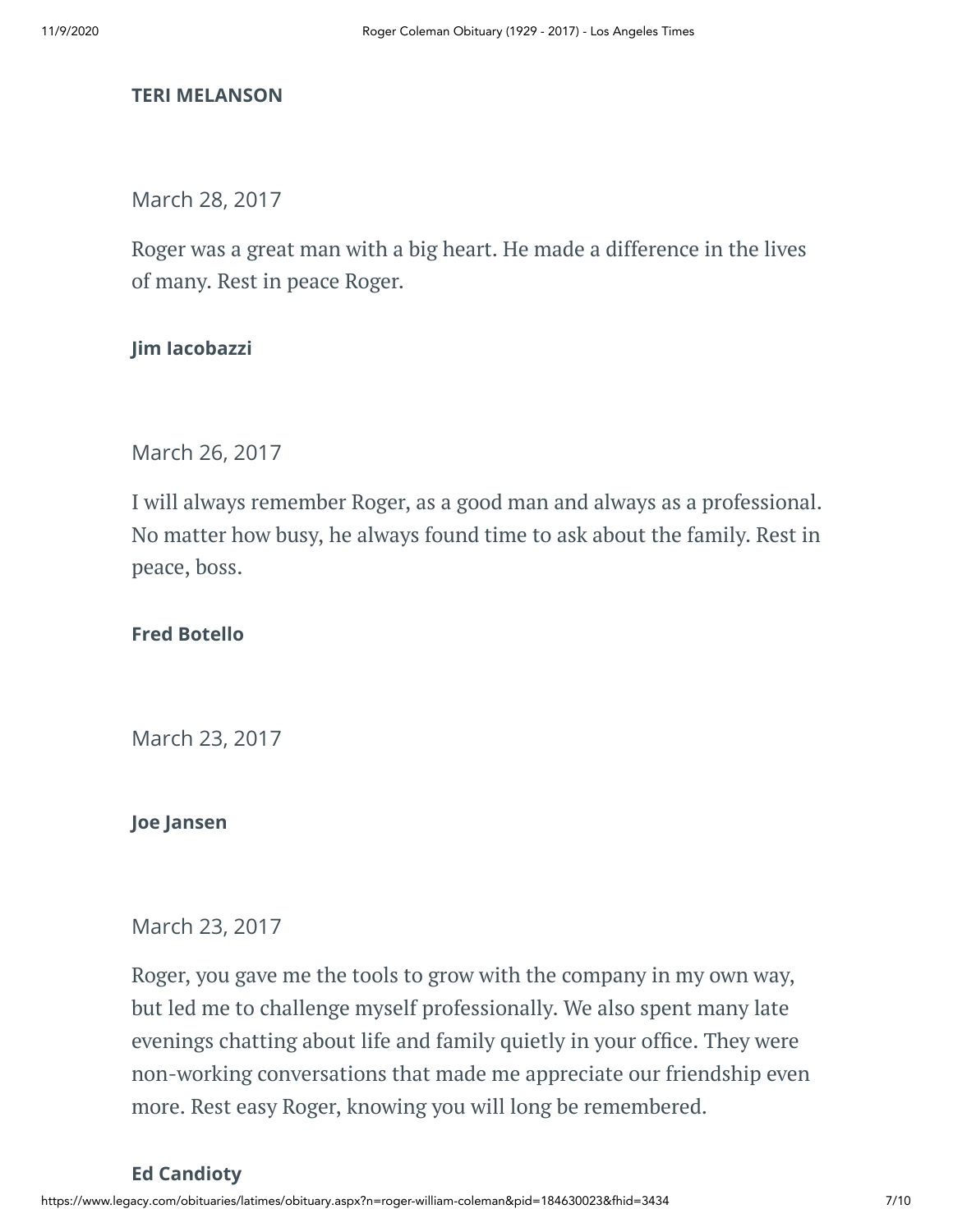March 22, 2017

My thoughts and prayers are with you in your time of grief. May your memories bring you comfort.

## **Julie Beachnau**

# March 22, 2017

Roger, you were a longtime friend in business and personal life from our S.E. Rykoff years, and you were the man that made it all come together!! This will make you chuckle - I still have the 'door knob'. You will truly be missed!!

My condolences to the Coleman Family.

Bill Ford

#### **Bill Ford**

March 22, 2017

**Joe McGuigan**

March 22, 2017

Roger;

You are and always will be remembered as a friend and as one of the strongest pillars of hope and inspiration in the Monterey, Carmel communities..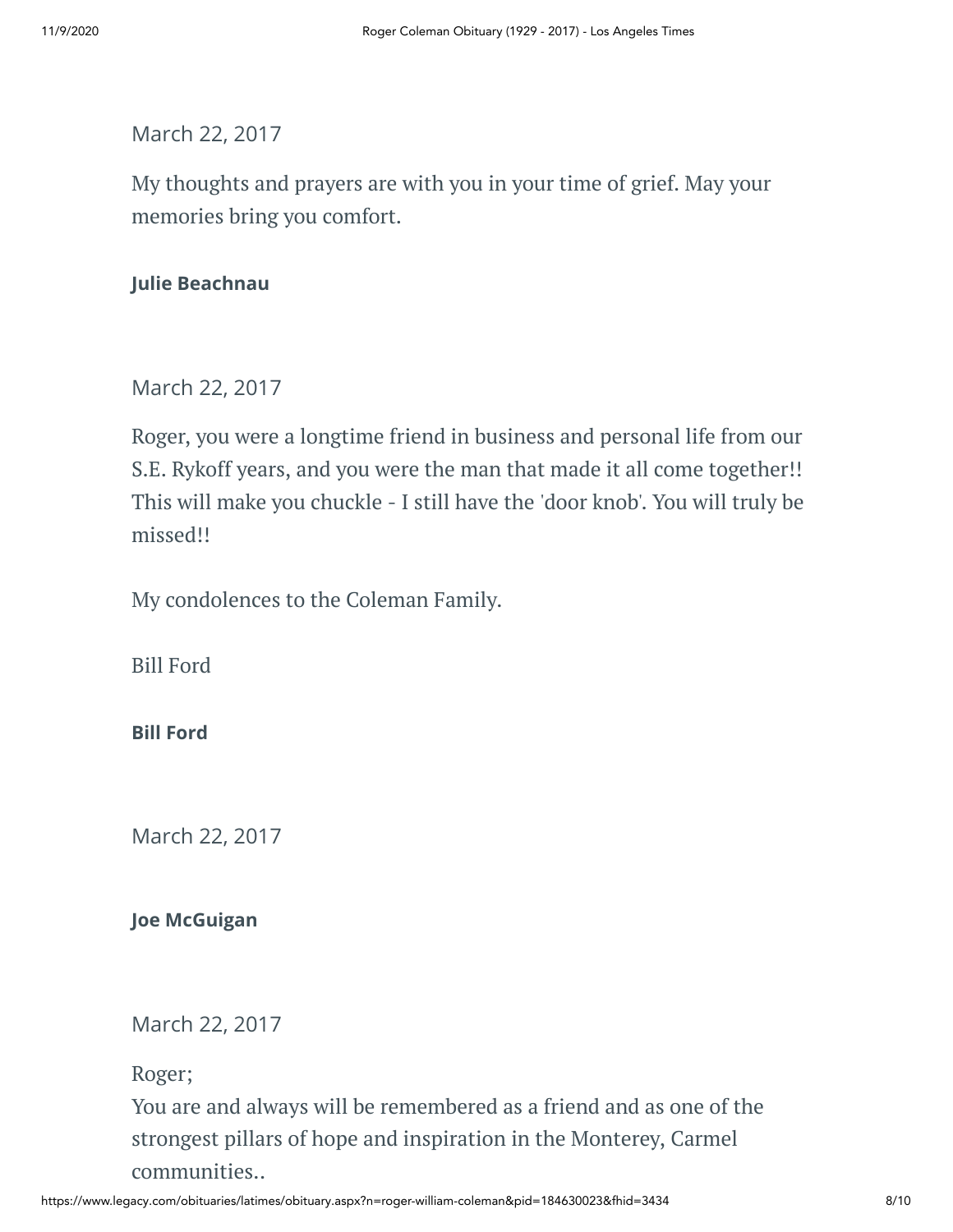I will forever cherish the good times we spent together.. Along with all the AWESOME rides in "THE MAZZ."

My heartfelt condolences to the Coleman family.

David G.

**David Gulley**

March 22, 2017

Offering our deepest condolences during this difficult time.

**Mission Mortuary, Inc.**

# **INVITE OTHERS TO ADD MEMORIES**

Share to let others add their own memories and condolences



**ADVICE & SUPPORT**

**[The Five Stages of Grief](https://www.legacy.com/news/advice-and-support/article/the-five-stages-of-grief)**

**[Sympathy Advice](https://www.legacy.com/news/advice-and-support/article/sympathy-and-condolence-advice)**

**[What Is a Eulogy?](https://www.legacy.com/news/advice-and-support/article/what-is-a-eulogy)**

# **[Funeral Flower Etiquette](https://sympathy.legacy.com//en-us/funeral-flowers/article/funeral-flower-etiquette/)**